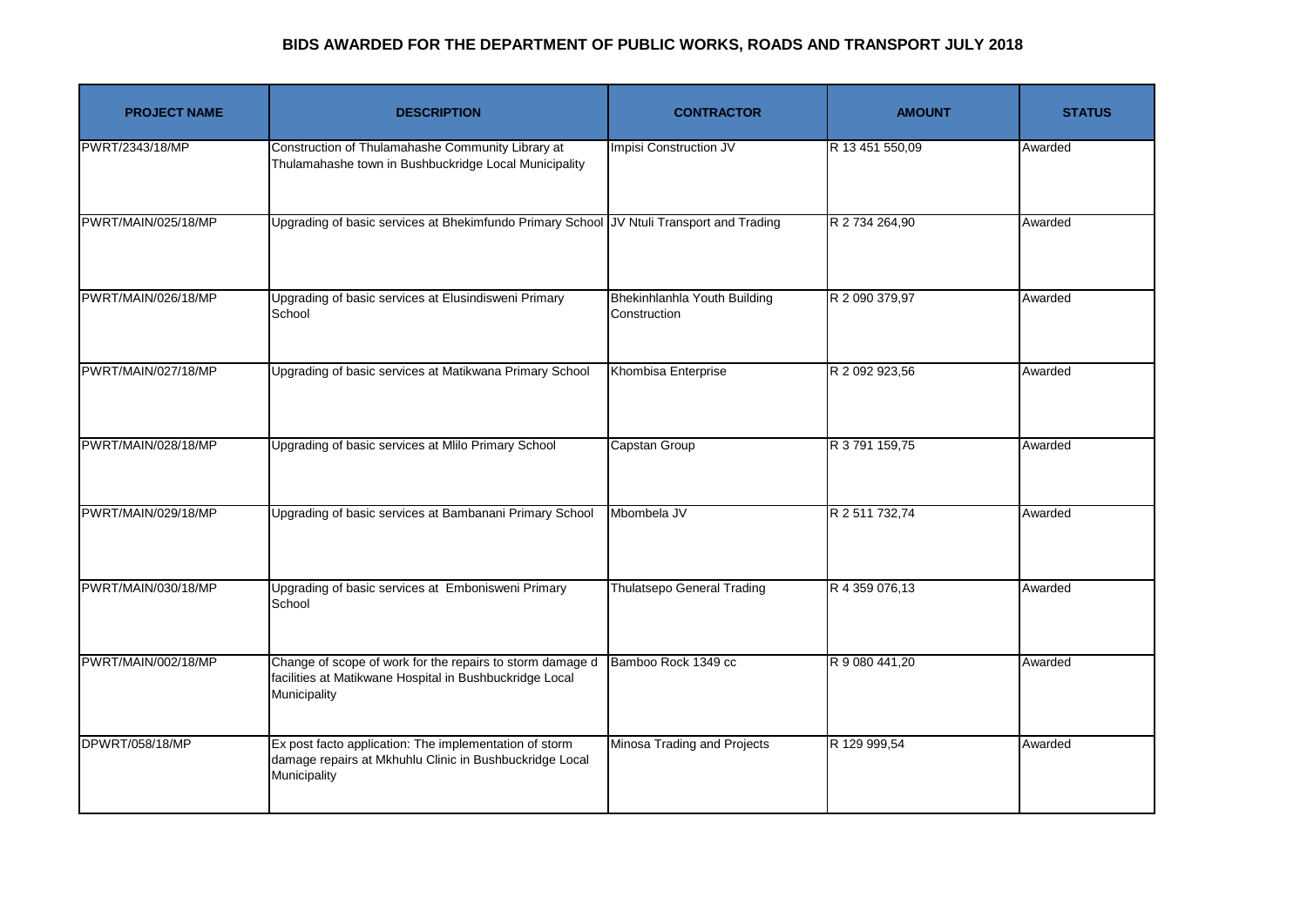| PWRT/MAIN/034/18/MP | Upgrading of basic services at Hlomani Secondary School<br>in the Mpumalanga Province                                       | Mikano Mzish JV              | R 3 558 882,00 | Awarded |
|---------------------|-----------------------------------------------------------------------------------------------------------------------------|------------------------------|----------------|---------|
| PWRT/MAIN/031/18/MP | Repairs of storm damages at Chayaza Secondary School in New Elastination Trading<br><b>Bushbuckridge Local Municipality</b> |                              | R 1 074 272,50 | Awarded |
| PWRT/MAIN/032/18/MP | Repairs of storm damages at Mjokwane Secondary School<br>in Bushbuckridge Local Municipality                                | Nokzi Trading Enterprise cc  | R 3 215 071,88 | Awarded |
| DPWRT/159/17/MP     | Repairs of storm damages at Mabombe Primary School in<br>the Gert Sibande Disrict                                           | <b>GUARDIT Trading</b>       | R 9 954 271,23 | Awarded |
| DPWRT/024/18/MP     | Upgrading of basic services at EJ Singwane Secondary<br>School                                                              | Khuno Trading                | R 1 708 847,00 | Awarded |
| DPWRT/025/18/MP     | Upgrading of basic services at Kwa-Jelusa Primary School                                                                    | Meondo Trading 333           | R 2 639 554,00 | Awarded |
| DPWRT/026/18/MP     | Upgrading of basic services at Maminza Primary School                                                                       | Meondo Trading 333           | R 3 908 825,00 | Awarded |
| DPWRT/027/18/MP     | Upgrading of basic services at Mphothi Primary School                                                                       | Ngwekazi Business Enterprise | R 3 188 125,00 | Awarded |
| DPWRT/028/18/MP     | Upgrading of basic services at Bushbuckridge Secondary<br>School                                                            | Riverqueen Trading 458       | R 3 554 897,00 | Awarded |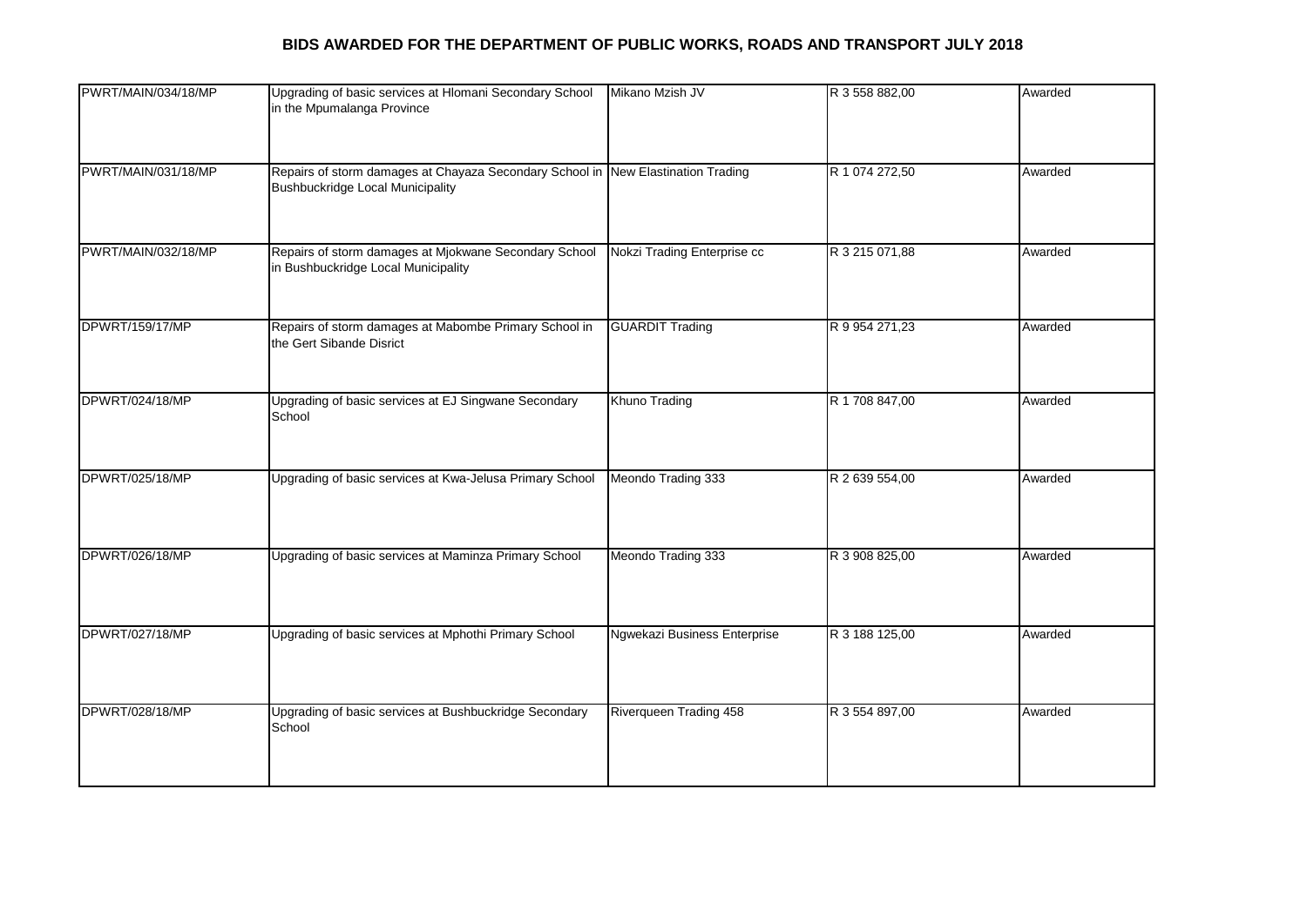| DPWRT/029/18/MP | Upgrading of basic services at Hlanganani Primary School                             | Capstan Group                   | R 3 456 607,00 | Awarded |
|-----------------|--------------------------------------------------------------------------------------|---------------------------------|----------------|---------|
|                 |                                                                                      |                                 |                |         |
|                 |                                                                                      |                                 |                |         |
|                 |                                                                                      |                                 |                |         |
| DPWRT/030/18/MP | Upgrading of basic services at Embonisweni Primary School Thulatsepo General Trading |                                 | R 4 359 076,13 | Awarded |
|                 |                                                                                      |                                 |                |         |
|                 |                                                                                      |                                 |                |         |
|                 |                                                                                      |                                 |                |         |
| DPWRT/031/18/MP | Upgrading of basic services at Mabatho Mokoena<br>Secondary School                   | Khombisa Enterprise (Pty) Ltd   | R 1 448 868,00 | Awarded |
|                 |                                                                                      |                                 |                |         |
|                 |                                                                                      |                                 |                |         |
| DPWRT/032/18/MP | Upgrading of basic services at Kadishe Primary School                                | Khombisa Enterprise (Pty) Ltd   | R 2 209 380,00 | Awarded |
|                 |                                                                                      |                                 |                |         |
|                 |                                                                                      |                                 |                |         |
|                 |                                                                                      |                                 |                |         |
| DPWRT/033/18/MP | Upgrading of basic services at Magabotse Secondary                                   | <b>Beleza Events Management</b> | R 3 222 835,00 | Awarded |
|                 | School                                                                               |                                 |                |         |
|                 |                                                                                      |                                 |                |         |
|                 |                                                                                      |                                 |                |         |
| DPWRT/034/18/MP | Upgrading of basic services at Nduma Primary School                                  | Mikano Mzish JV                 | R 1 222 144,00 | Awarded |
|                 |                                                                                      |                                 |                |         |
|                 |                                                                                      |                                 |                |         |
|                 |                                                                                      |                                 |                |         |
| DPWRT/035/18/MP | Upgrading of basic services at Ntshoelamolodi Primary                                | <b>Mozmas Trading</b>           | R 2 062 448,00 | Awarded |
|                 | School                                                                               |                                 |                |         |
|                 |                                                                                      |                                 |                |         |
|                 |                                                                                      |                                 |                |         |
| DPWRT/038/18/MP | Upgrading of basic services at Ditlhokwe Primary School                              | Mbombela JV                     | R 3 195 459,00 | Awarded |
|                 |                                                                                      |                                 |                |         |
|                 |                                                                                      |                                 |                |         |
| DPWRT/039/18/MP | Upgrading of basic services at Duduzile Primary School                               | Sokhulumi Trading and Projects  | R 1 567 035,00 | Awarded |
|                 |                                                                                      |                                 |                |         |
|                 |                                                                                      |                                 |                |         |
|                 |                                                                                      |                                 |                |         |
|                 |                                                                                      |                                 |                |         |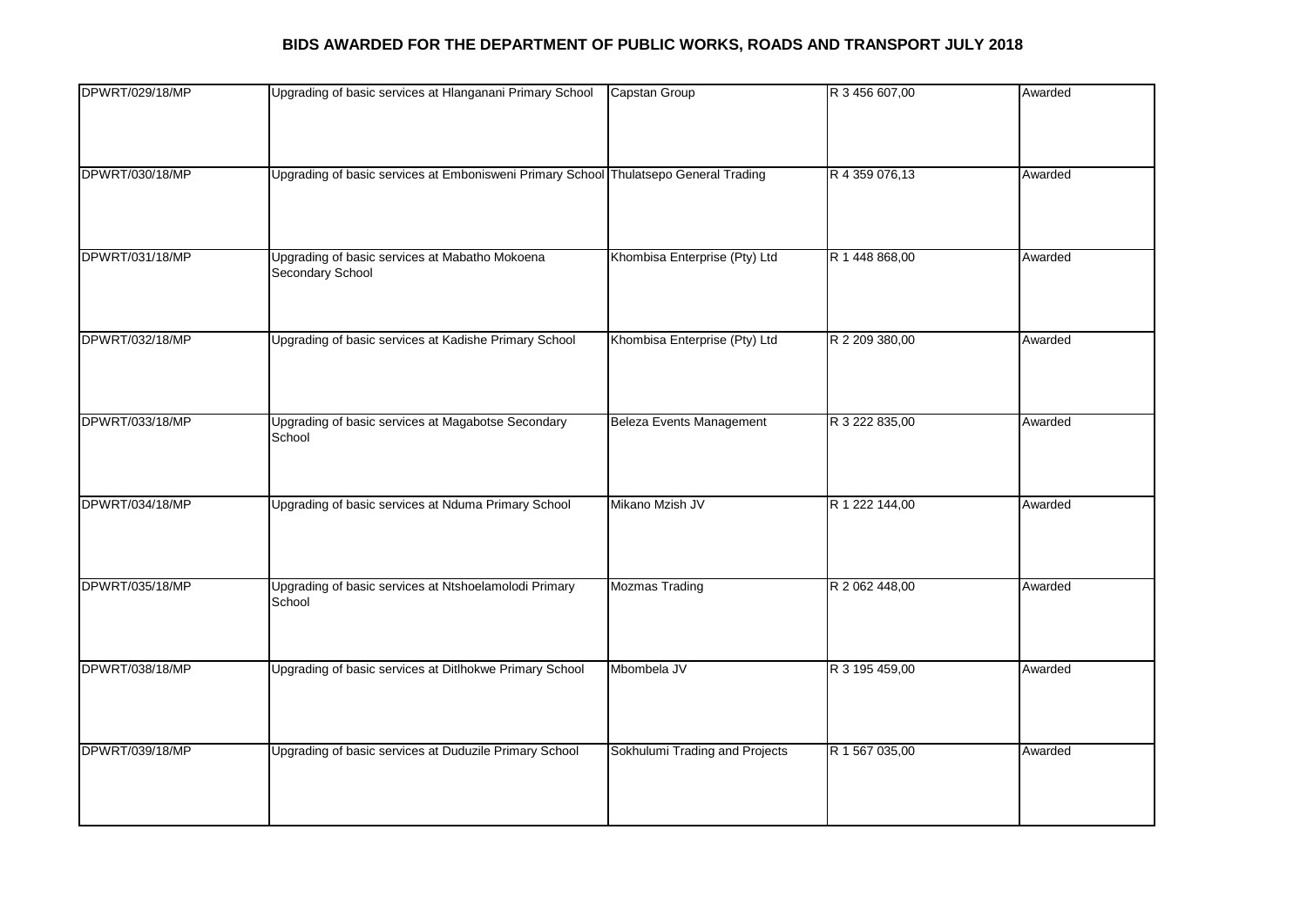| DPWRT/040/18/MP | Upgrading of basic services at Batlagae Primary School                                     | Moyoyo Construction & Projects | R 3 283 362,00 | Awarded |
|-----------------|--------------------------------------------------------------------------------------------|--------------------------------|----------------|---------|
|                 |                                                                                            |                                |                |         |
|                 |                                                                                            |                                |                |         |
|                 |                                                                                            |                                |                |         |
| DPWRT/041/18/MP | Upgrading of basic services at Cothoza Secondary School                                    | Komane Nyako JV                | R 1 440 225,00 | Awarded |
|                 |                                                                                            |                                |                |         |
|                 |                                                                                            |                                |                |         |
|                 |                                                                                            |                                |                |         |
| DPWRT/044/18/MP | Upgrading of basic services at Masizakhe Primary School                                    | Mbombela JV                    | R 2 350 166,00 | Awarded |
|                 |                                                                                            |                                |                |         |
|                 |                                                                                            |                                |                |         |
|                 |                                                                                            |                                |                |         |
| DPWRT/045/18/MP | Upgrading of basic services at Masuku Primary School                                       | Siqogo Traidng Enterprise      | R 1 678 791,00 | Awarded |
|                 |                                                                                            |                                |                |         |
|                 |                                                                                            |                                |                |         |
|                 |                                                                                            |                                |                |         |
| DPWRT/046/18/MP | Upgrading of basic services at Bawokuhle Primary School                                    | Sokhulumi Trading and Projects | R 1 562 752,00 | Awarded |
|                 |                                                                                            |                                |                |         |
|                 |                                                                                            |                                |                |         |
| DPWRT/047/18/MP | Upgrading of basic services at Benzangani Primary School                                   | Mbombela JV                    | R 2 280 019,00 | Awarded |
|                 |                                                                                            |                                |                |         |
|                 |                                                                                            |                                |                |         |
|                 |                                                                                            |                                |                |         |
| DPWRT/048/18/MP | Upgrading of basic services at Buhlebemfundo Primary                                       | Siqogo Traidng Enterprise      | R 2 289 782,00 | Awarded |
|                 | School                                                                                     |                                |                |         |
|                 |                                                                                            |                                |                |         |
|                 |                                                                                            |                                |                |         |
| DPWRT/049/18/MP | Upgrading of basic services at Emthunzini Primary School                                   | Mbombela JV                    | R 1 698 291,00 | Awarded |
|                 |                                                                                            |                                |                |         |
|                 |                                                                                            |                                |                |         |
|                 |                                                                                            |                                |                |         |
| DPWRT/050/18/MP | Upgrading of basic services at Chief Luthuli Primary School Sokhulumi Trading and Projects |                                | R 2 279 885,00 | Awarded |
|                 |                                                                                            |                                |                |         |
|                 |                                                                                            |                                |                |         |
|                 |                                                                                            |                                |                |         |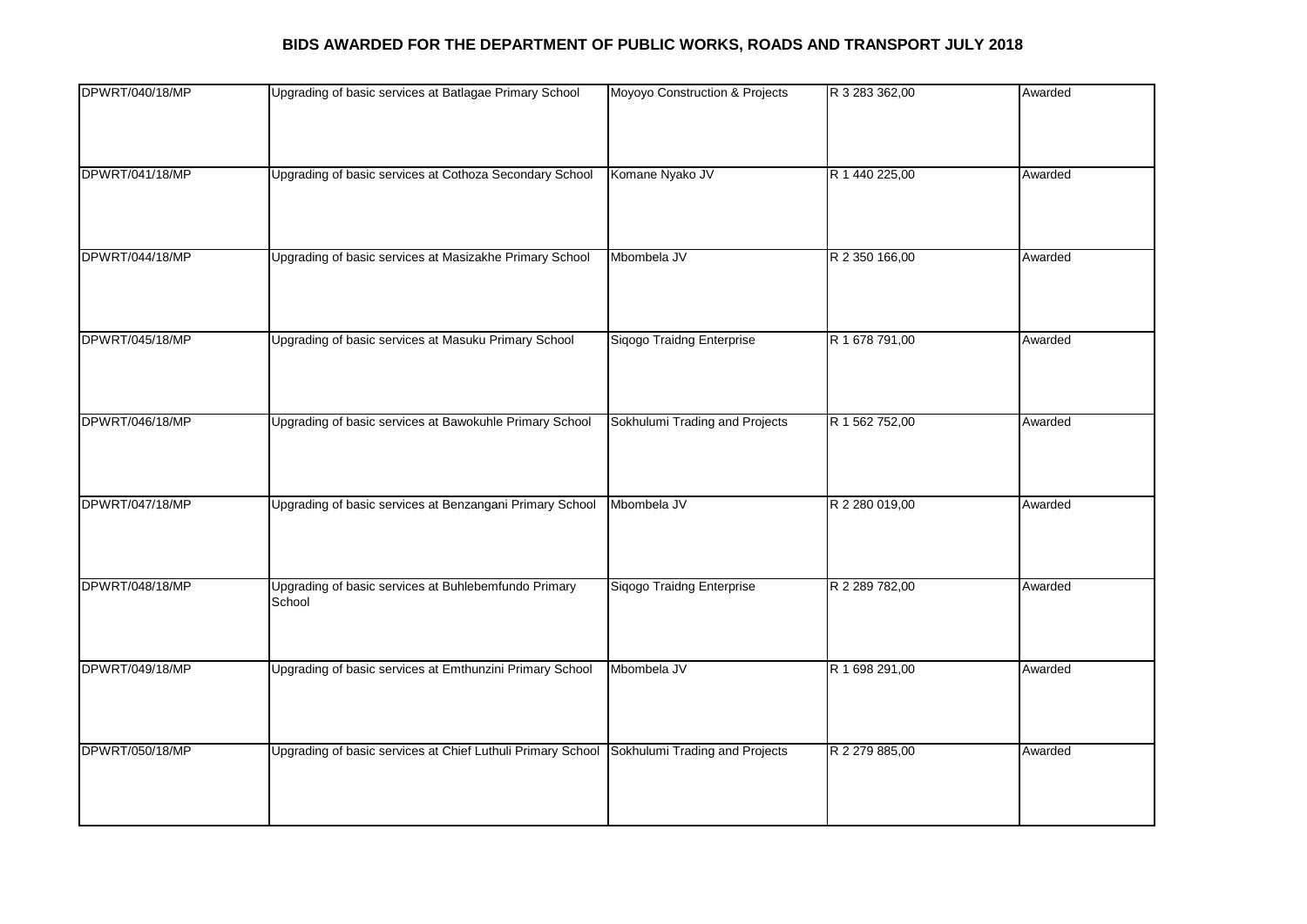| DPWRT/052/18/MP     | Upgrading of basic services at Kgantsho Primary School                                  | JV Ntuli Transport and Trading           | R 2 141 146,00      | Awarded |
|---------------------|-----------------------------------------------------------------------------------------|------------------------------------------|---------------------|---------|
|                     |                                                                                         |                                          |                     |         |
|                     |                                                                                         |                                          |                     |         |
|                     |                                                                                         |                                          |                     |         |
| DPWRT/053/18/MP     | Upgrading of basic services at Khayelitjha Primary School                               | JV Ntuli Transport and Trading           | R 2 141 046,00      | Awarded |
|                     |                                                                                         |                                          |                     |         |
|                     |                                                                                         |                                          |                     |         |
| PWRT/MAIN/059/17/MP | General building maintenance and repairs in the existing                                | Komane Nyako JV                          | R 816 235,83        | Awarded |
|                     | Zenzeleni Public Library, Albert Luthuli Local Municipality in                          |                                          |                     |         |
|                     | the Gert Sibande District                                                               |                                          |                     |         |
|                     |                                                                                         |                                          |                     |         |
| PWRT/1890/18/MP     | Letting of building X5, Iron Store in Pilgrims Rest for a                               | Mpima - Vayeni Holdings (Pty) Ltd        | R1 600.00 (Revenue) | Awarded |
|                     | period of nine (09) years and eleven (11) months                                        |                                          |                     |         |
|                     |                                                                                         |                                          |                     |         |
| PWRT/1893/18/MP     | Letting of building H52, Liquor Store in Pilgrims Rest for a                            | Witpak (Pty) Ltd                         | R3 100.00 (Revenue) | Awarded |
|                     | period of nine (09) years and eleven (11) months                                        |                                          |                     |         |
|                     |                                                                                         |                                          |                     |         |
|                     |                                                                                         |                                          |                     |         |
| PWRT/1899/18/MP     | Letting of building H29, Chaitows in Pilgrims Rest for a                                | Witpak (Pty) Ltd                         | R3 200.00 (Revenue) | Awarded |
|                     | period of nine (09) years and eleven (11) months                                        |                                          |                     |         |
|                     |                                                                                         |                                          |                     |         |
| PWRT/2136/18/MP     | Letting of building A50, Kuzullos Emporium in Pilgrims Rest Kuzullos Emporium (Pty) Ltd |                                          | R4 240.00 (Revenue) | Awarded |
|                     | for a period of nine (09) years and eleven (11) months                                  |                                          |                     |         |
|                     |                                                                                         |                                          |                     |         |
| PWRT/1886/18/MP     | Letting of building X3, Mona Cottage in Pilgrims Rest for a                             | Pilgrim Rest Tours (Pty) Ltd             | R2 500.00 (Revenue) | Awarded |
|                     | period of nine (09) years and eleven (11) months                                        |                                          |                     |         |
|                     |                                                                                         |                                          |                     |         |
| PWRT/1876/18/MP     | Letting of building X49, Clewer General Dealer in Pilgrims                              | <b>Edge Contract Management Services</b> | R2 500.00 (Revenue) | Awarded |
|                     | Rest for a period of nine (09) years and eleven (11) months                             |                                          |                     |         |
|                     |                                                                                         |                                          |                     |         |
| PWRT/1877/18/MP     | Letting of building A74, Highwaymans Garage in Pilgrims                                 | <b>Edge Contract Management Services</b> | R2 200.00 (Revenue) | Awarded |
|                     | Rest for a period of nine (09) years and eleven (11) months                             |                                          |                     |         |
|                     |                                                                                         |                                          |                     |         |